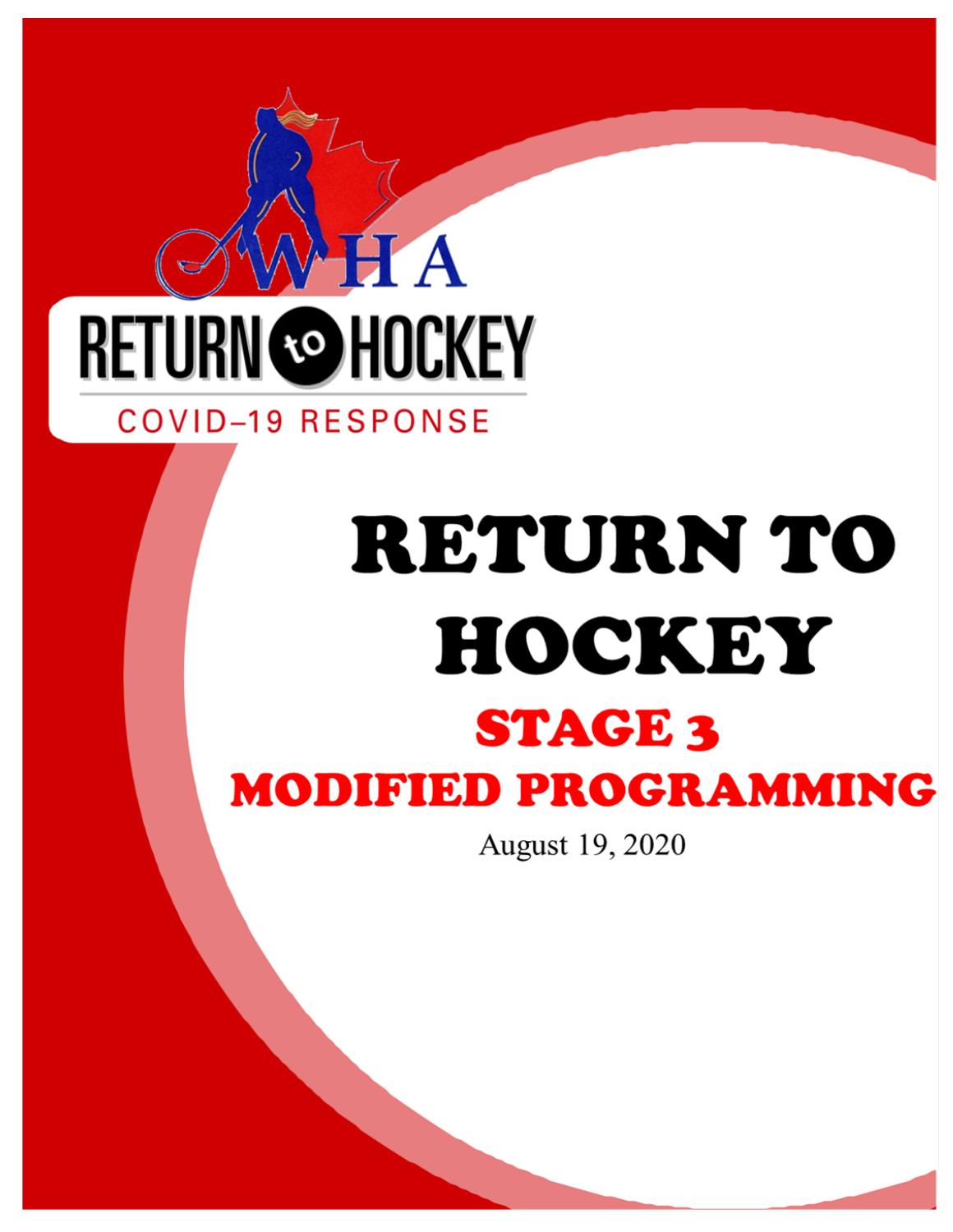#### **Stage 3 – Modified Programming**

TheOntario Women's Hockey Association's (OWHA's) Return to Hockey Framework is an incremental approach that will ensure the OWHA opens in a safe way, aligned with Public Health and Government guidance. The OWHA's Stage 3 is modified programming. This Stage provides for additional hockey opportunities beyond the individual and group training already approved in Stage 1 and 2 of the OWHA Return to Hockey. It provides participants the opportunity to register in OWHA/Hockey Canada programming that may include game modified play with rules that remove or avoid physical contact.

Return to play will be different for OWHA members depending on their respective levels of preparedness and readiness. The OWHA recognizes members will move through the OWHA Return to Hockey Framework at the pace that best suits their individual situations. Members may provide activities that meet the framework or are more restrictive than the framework. Members may not proceed in a way that is less restrictive than the framework allows and must ensure they are compliant with respective Public Health requirements for their areas.

#### **Definitions**

No Physical Contact – means the applicationof the Ontario Government Emergency order in that practice and play cannot allow for physical contact between players or that play is operating under the modified rules that will be posted on the OWHA website and are designed to avoid physical contact between players.

Stage 3 Modified Programming – Sanctionedhockey programs in compliance with the requirements of each dated progression operated within the OWHA including modified game play, scrimmage in practice and team practice drills.

Public Health Unit (PHU) – is an official health agency established by a group of urban and rural municipalities to provide a more efficient community health program, carried out by full-time, specially qualified staff.

Team – A team that has been admitted as a Member or renewed as a Member in accordance with OWHA's By-Law. Group – A collection of participants who have been registered on a team in the OWHA registration database and have been put together for development and training purposes.

Extended Group – A collective of specific OWHA groups that train within the OWHA requirements and do not exceed the numbers permitted by the Ontario government and PHU's.

#### **Stage 3 is grounded in the following principles:**

- Safety is the guiding principle for all actions taken by the OWHA and can only be achieved through compliance with government and public health requirements.
- The physical and mental health of our members is a priority
- Flexibility is expected on registering players for participation in the 2020-2021 season and the cooperation between OWHA Associations and 2019/2020 Teams.
- Registration of participants for the 2020/2021 hockey season with the understanding that it is not a traditional hockey season

#### **Guidance for members, parents, and associations:**

- A player who registers with the OWHA is not eligible for registration or participation in other minor or junior hockey (Alliance, GTHL, HEO, HNO, NOHA, OHA, OHL, OMHA).
- Processes put in place for new participants to register as:
	- $\circ$  Participants and families become open to registering for hockey programming, and more arenas become available for use.
	- o Creation of participant refund policies and procedures that are transparent and fair to the individual participant and the association.
	- o The opportunity for adjusted program offerings will be posted on the OWHA website as approved by the OWHA Board of Directors and the Government updated numbers for gathering and group participation.
	- o To allow for flexible opening or closure of programming basedon Ontario's regional approach to reopening with minimal disruption to programs operating.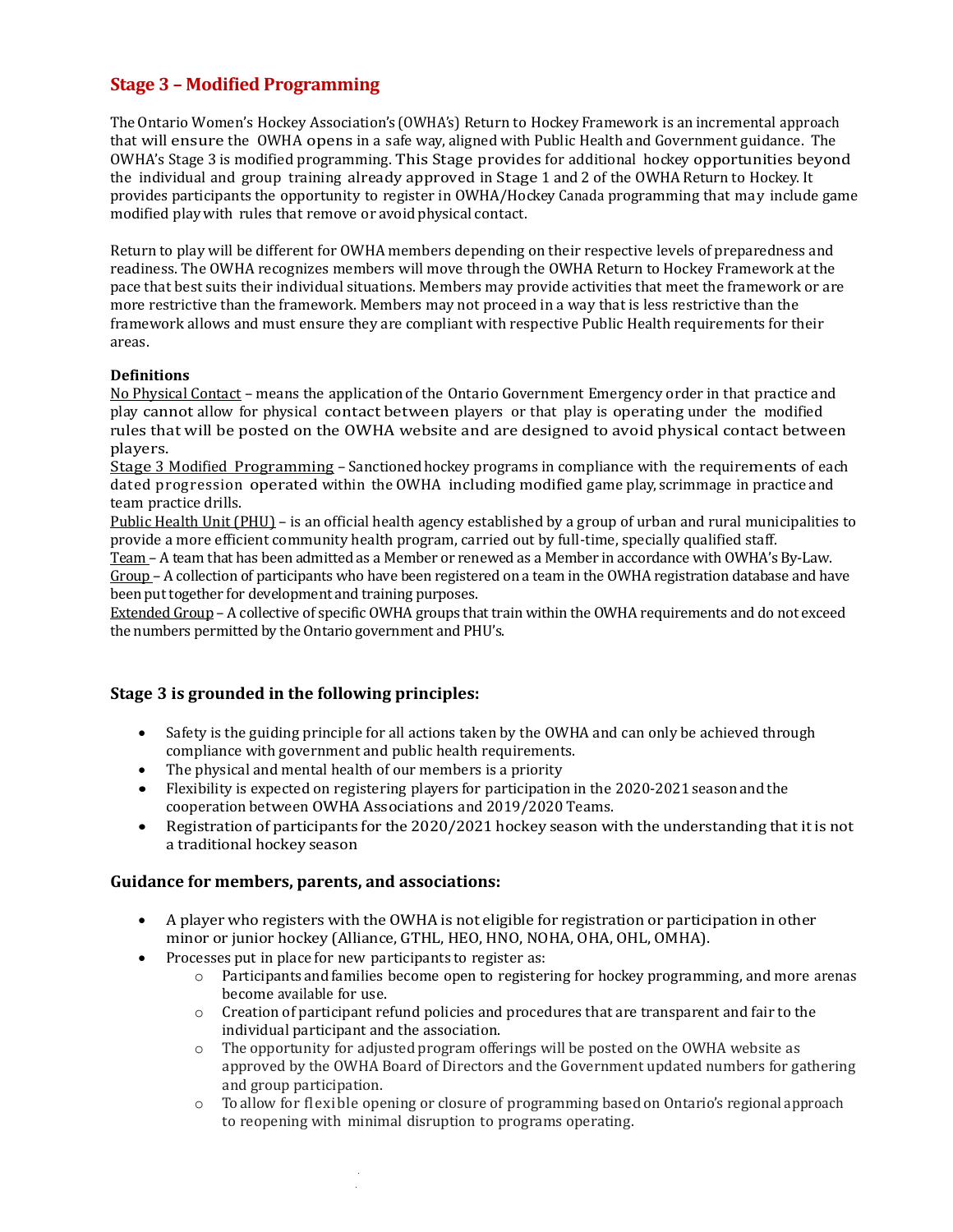- o Individual and Group Training remains a focus in August and September with addition of participants as permitted.
- o No tryouts are permitted. Teams may be formed for administrative purposes only. Players from teams will be assigned, by the association, to a Group and the association will determine the best approach for tiered structure based on the numbers and caliber of participants and will also work with other associations for the benefit of all players.
- $\circ$  Associations may assign specific Groups to be part of Extended Groups of participants within the numbers permitted. No player or Group may be part of more than 1 Extended Group.
- o When tryouts are permitted, there will be a process to adjust the administrative team rosters.
- $\circ$  OWHA Independent team administrators will work together as well as with the OWHA office and other OWHA Independent team administrators and associations to provide opportunities for participants.
- o No pick-ups or integration will be allowed between Groups or Extended Groups and there will be no league or tournament play.
- o A player in an OWHA Group may not be a part of any other hockey participant group in Ontario.
- $\circ$  The boundaries of the PHU will be a guideline for competition between teams.

The OWHA Board of Directors will make the determination as to any changes to the OWHA Return to Hockey Framework. Information will be posted on the OWHA website as it is updated.

#### **Key Dates:**

#### **August 13 to August 31**

OWHA Protocols dated July 13, 2020 will remain in place with the following Approved Programming in Geographic Area that is in Ontario Government Stage 3

Programming remains for participants registered with the OWHA for 2019-2020 hockey season as noted in the protocols.

OWHA Registration is open and associations that have a fair and transparent fee structure that clearly demonstrates registration is for modified hockey that may or may not continue may begin to collect fees to cover costs.

Participants who were registered with OWHA for the 2019-2020 hockey season who have been released from their 2019/2020 team may now participate with an association with which their intent of registration for the 2020/2021 hockey season has been submitted through the OWHA registration portal.

#### **Individual and Group Training**

- Maximum of 25 participants on the ice for individual training, including instructors, or a lower number if determined by the Ontario Government, local PHU, the facility or the OWHA.
- Strict on-ice physical distancing is required for the purpose of individual and group training and if any of the Ontario Government, local PHU, the facility or the OWHA has further restrictions all programming must comply.
- Group skill development
- NO Physical Contact
- Limited or normal use of the bench with physical distancing
- Off-ice Training and Activity with physical distancing and within the permitted numbers
- Limited travel, ideally within PHU
- No Group, Extended Group or team gatherings or overnight activities
- Hockey Canada RTH Alternate Skills Instruction outlines skill progression programs with physical distancing as a template for programming.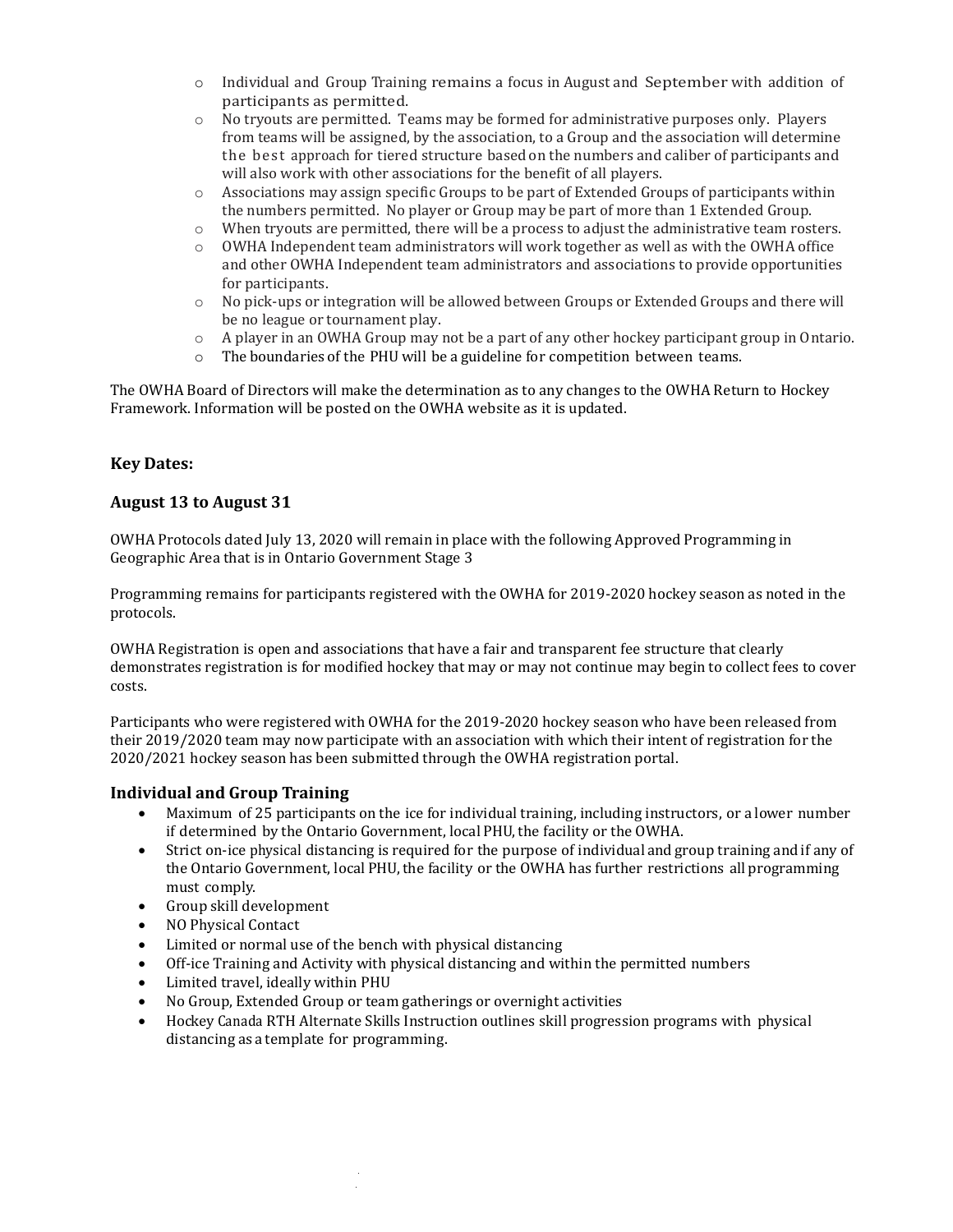#### **September 1 to a date to be determined**

Return to Modified Practice and Play - for participants who are registered for the 2020/2021 hockey season OWHA Approved Programming in GeographicArea that is in Ontario Government Stage 3

#### **Individual and Group Training**

- Maximum of 30 participants on the ice, including instructors, or a lower number if determined by Ontario Government, local PHU, the facility or the OWHA.
- Strict on-ice physical distancing is required for the purpose of individual and group training and if any of the Ontario Government, local PHU, the facility or the OWHA has further restrictions, all programming must comply.
- Off-ice Training and Activity with physical distancing and within numbers is permitted.
- Limited or normal use of the bench with physical distancing
- Allocation of Extended Groups
- Extended Group training
- Limited travel, ideally within PHU
- No Group, Extended Group or team gatherings or overnight activities.

#### **Competition (Modified Game Play)**

- Following a minimum two-week development phase for any new programs, modified 3on3 or 4on4 Modified game play with No Physical Contact and OWHA rules for modified game play may begin at a time yet to be determined.
- Extended groups are a maximum of 50 or less depending on the PHU. The OWHA will review the group maximum upon amendments by the Ontario Government.
- All modified Game Play is within OWHA requirements and local Public Health Unit requirements.
- There is a minimum of one registered official per game unless determined otherwise by the OWHA.
- All Modified Game Play must be conducted in conjunction with the local PHU and facility rules for the purpose of sanitization and physical distancing.

#### **At a time yet to be determined**

#### **Member Approved Programming in GeographicArea that is in Ontario Government Stage 3 Individual and Group Training**

- Maximum of 40 participants on the ice, including instructors, or a lower number if determined by Ontario Government, local PHU, the facility or Member.
- Physical distancing is required for the purpose of individual and group training and if a facility has further restrictions, all programming must comply.
- Limited travel, ideally within PHU and adjacent PHU's
- No Group, Extended Group or team gatherings or overnight activities.

#### **Competition (Modified Game Play)**

- Following a two-week development phase for any new programs, Stage 3 Modified Programming.
- Physical Contact hockey 3on3, 4on4, and 5on5 may begin at a time yet to be determined.
- Extended groups are a maximum of 50 or less depending on the PHU. TheOWHA will review the extended group maximum upon amendments by the Ontario Government.
- All Modified Game Play is within local PHU's that are at a similar Phase/Stage.
- There is a minimum of one registered official per game unless determined otherwise by the OWHA
- All Modified Game Play must be conducted in conjunction with the OWHA and local PHU and facility rules for the purpose of sanitization and physical distancing.